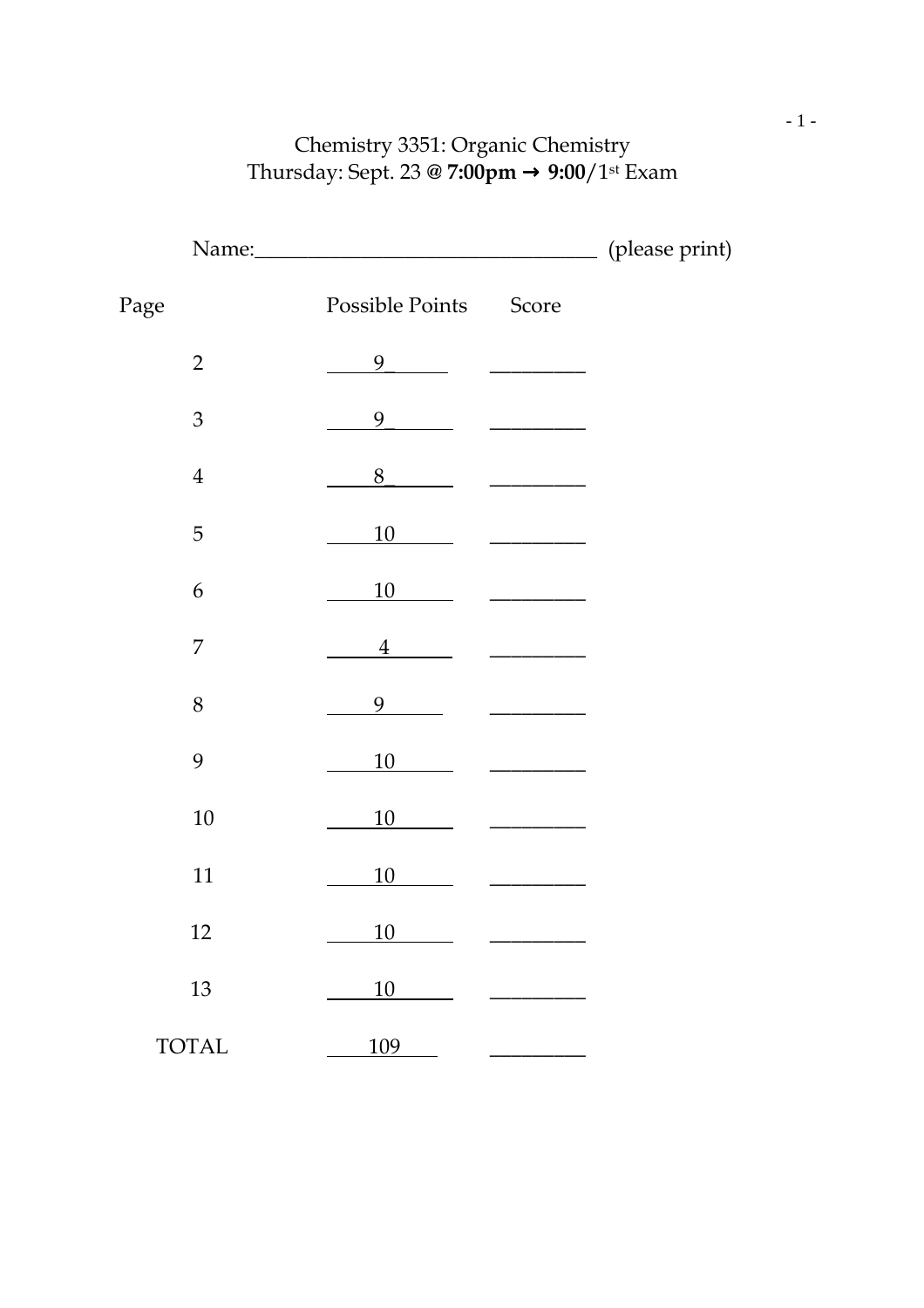1. (3 pts each) *Clickers* in action:

a) 2,3-Pentadiene,  $CH_3CH=C=CHCH_3$ , is a chiral molecule and exists as a pair of enantiomers. It is unique because it does not contain a chiral carbon center. Predict the hybridization of each carbon going from left to right along the carbon chain.

- A) sp, sp<sup>2</sup>, sp<sup>2</sup>, sp<sup>2</sup>, sp B) sp<sup>2</sup>, sp, sp, sp, sp<sup>2</sup>
- C) sp<sup>3</sup>, sp<sup>2</sup>, sp<sup>2</sup>, sp<sup>3</sup>
- D) sp $^3$ , sp, sp, sp $^3$
- E) sp<sup>3</sup>, sp<sup>2</sup>, sp, sp<sup>2</sup>, sp<sup>3</sup>

b) Using MO theory, predict the potential existence of He<sub>2</sub> and/or He<sub>2</sub> $\oplus$ .

- A) He<sub>2</sub> and He<sub>2</sub> $\oplus$  may exist.
- B) He<sub>2</sub> and He<sub>2</sub> $\oplus$  may not exist.
- C) He<sub>2</sub> may exist and He<sub>2</sub> $\oplus$  may not exist.
- D) He<sub>2</sub> may not exist and He<sub>2</sub> $\oplus$  may exist.

c) How many constitutional isomers are there with the molecular formula  $C_6H_{14}$ ?

- A) 4
- B) 5
- C) 6
- D) 7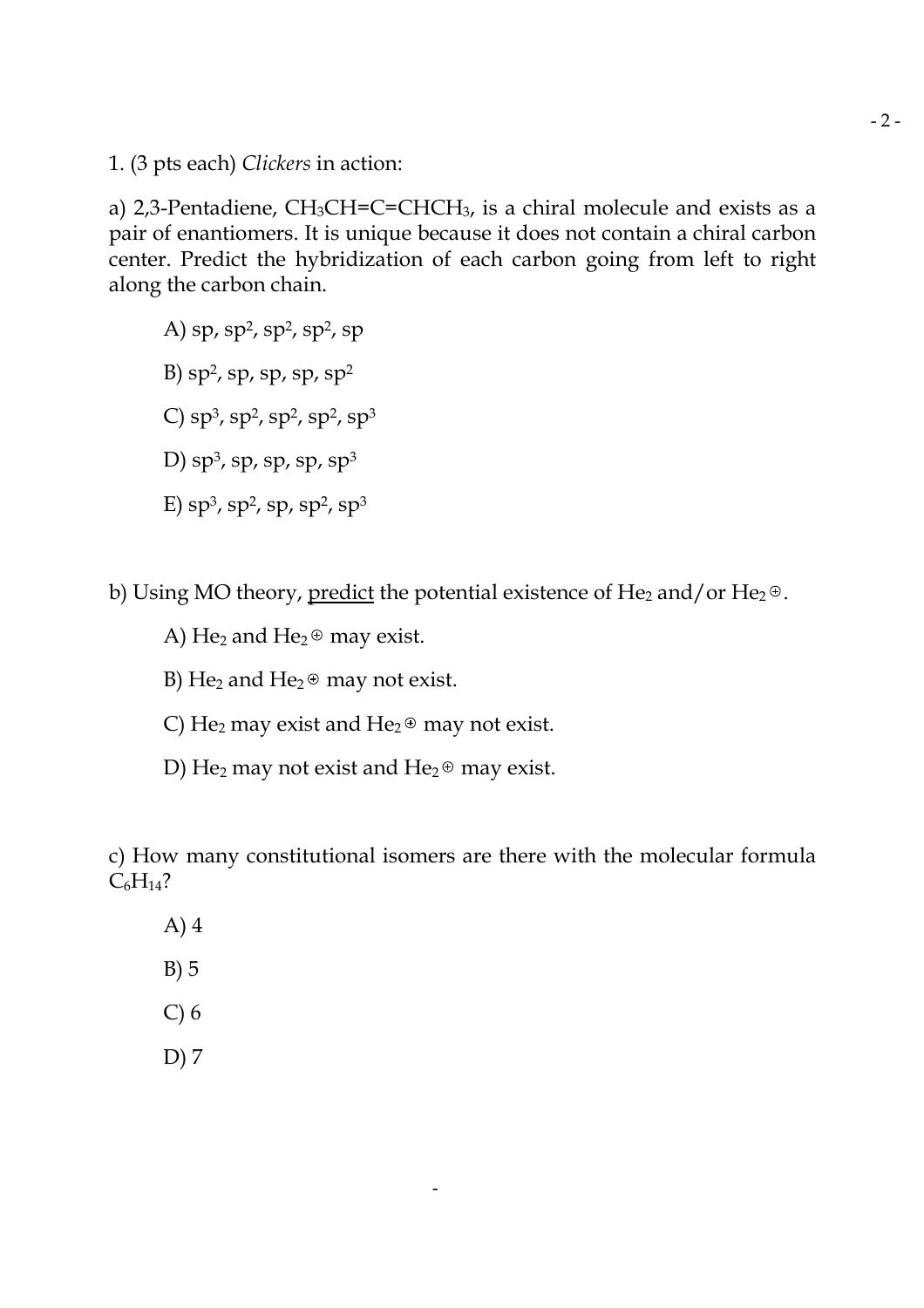d) Predict the magnitude of  $K_{eq}$  for the reaction:

$$
CH_3CO_2H + H_2O \rightleftharpoons H_3O \oplus + CH_3CO_2 \oplus
$$
\n
$$
A) K_{eq} = 0
$$
\n
$$
B) K_{eq} = 1
$$
\n
$$
C) K_{eq} >> 1
$$
\n
$$
D) K_{eq} << 1
$$
\n
$$
H_3O \oplus -1.7
$$
\n
$$
CH_3COOH \quad 4.7
$$
\n
$$
NH_4 \oplus 9.3
$$
\n
$$
H_2O \qquad 15.7
$$
\n
$$
CH_4 \qquad 60
$$

e) Arrange the constitutional isomers of  $C_5H_{12}$  in order of increasing boiling points.

\n A) 
$$
CH_3(CH_2)_3CH_3 < (CH_3)_2CHCH_2CH_2CH_3 < (CH_3)_4C
$$
\n

\n\n B)  $(CH_3)_2CHCH_2CH_3 < CH_3(CH_2)_3CH_3 < (CH_3)_4C$ \n

\n\n C)  $(CH_3)_4C < CH_3(CH_2)_3CH_3 < (CH_3)_2CHCH_2CH_3$ \n

\n\n D)  $(CH_3)_4C < (CH_3)_2CHCH_2CH_3 < CH_3(CH_2)_3CH_3$ \n

f) Select the IUPAC name of the compound shown below.



- (A) (E)-3-bromo-1-fluoro-2-methylpropene
- (B) (Z)-3-bromo-1-fluoro-2-methylpropene
- (C) (E)-1-bromo-3-fluoro-2-methylpropene
- (D) (Z)-1-bromo-3-fluoro-2-methylpropene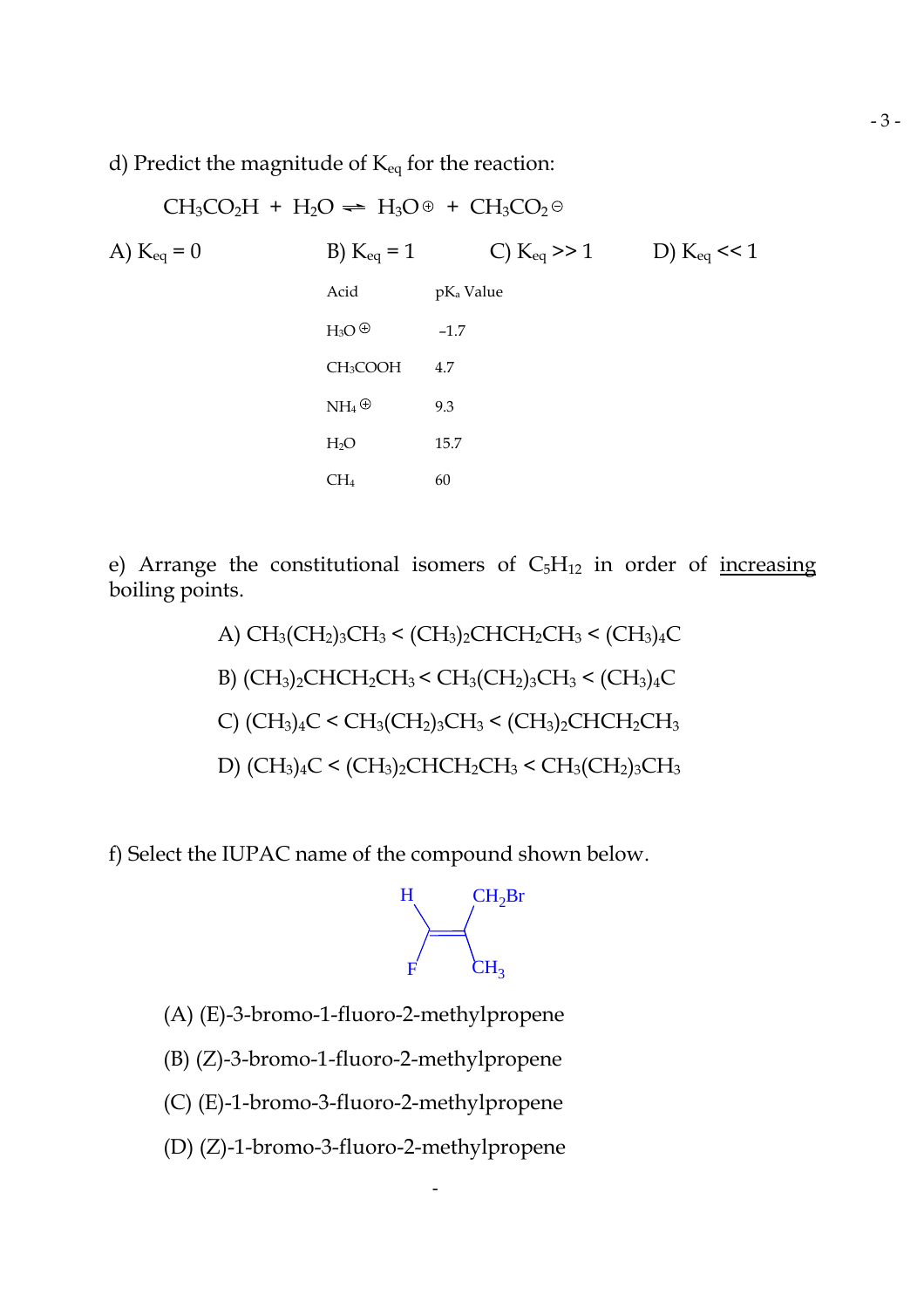2. (8 pts) Write line structures for each of the following compounds. I have done cyclohexane as an example.



a) 1-ethyl-2-propylcyclopentane

b) 1, 1, 4-tribromocyclohexane

c) 3-chloro-1,1-dicyclopropylcycloheptane

d) 1-(3-chloropropyl)-4-*tert*-butylcyclooctane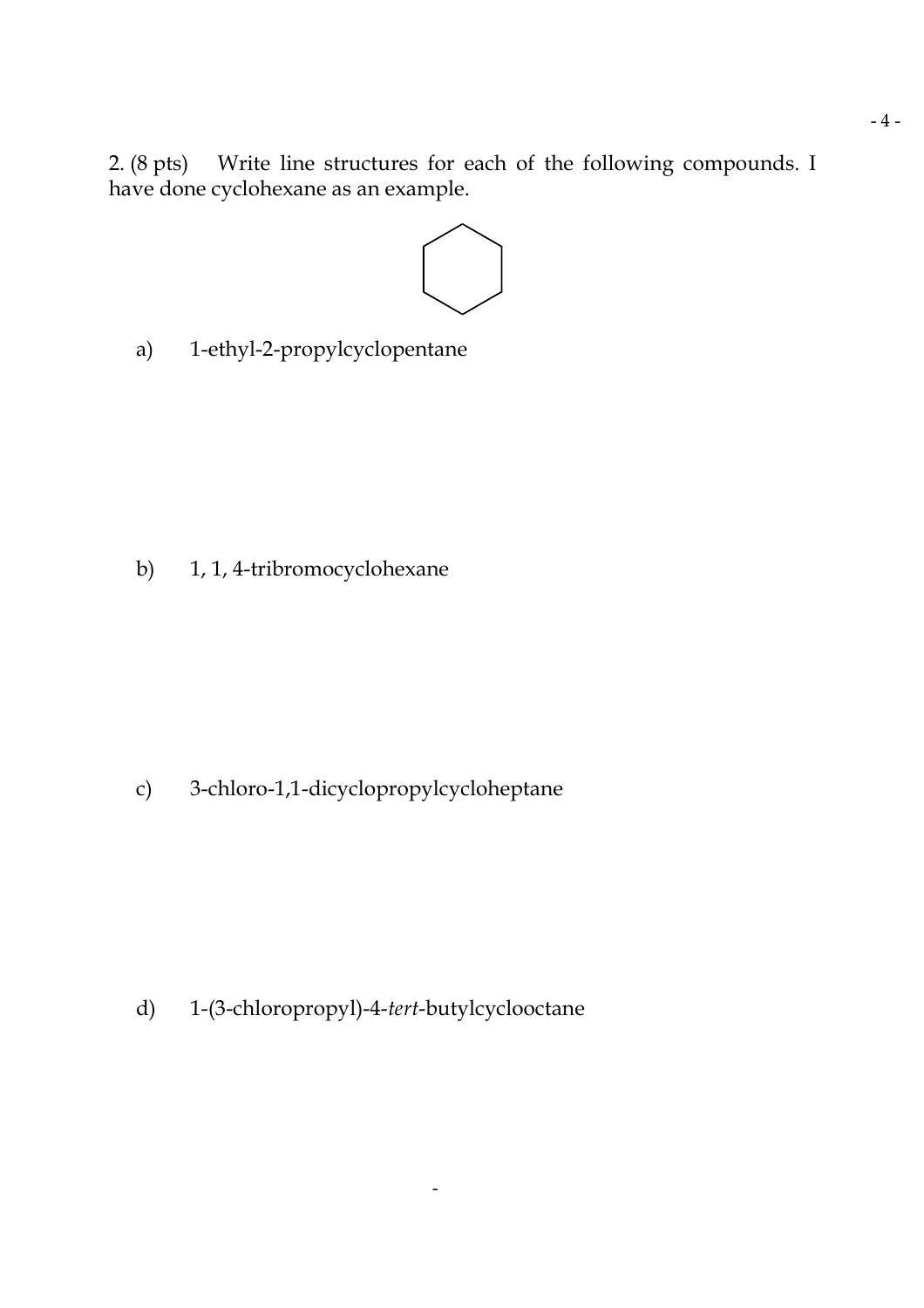## 4. (10 pts) Consider the hypothetical two-step reaction.



Rxn Coordinate

- a) Is the overall reaction  $(A \rightarrow C)$  exothermic or endothermic?
- b) Label the transition states. Which transition state is rate limiting?
- c) What is the correct order of magnitude of the rate constants.
	- i)  $k_1 > k_2 > k_3 > k_4$
	- ii)  $k_2 > k_3 > k_1 > k_4$
	- iii)  $k_4 > k_1 > k_3 > k_2$
	- iv)  $k_3 > k_2 > k_4 > k_1$
- d) Which is the thermodynamically most stable compound?
- e) Which is the thermodynamically least stable compound?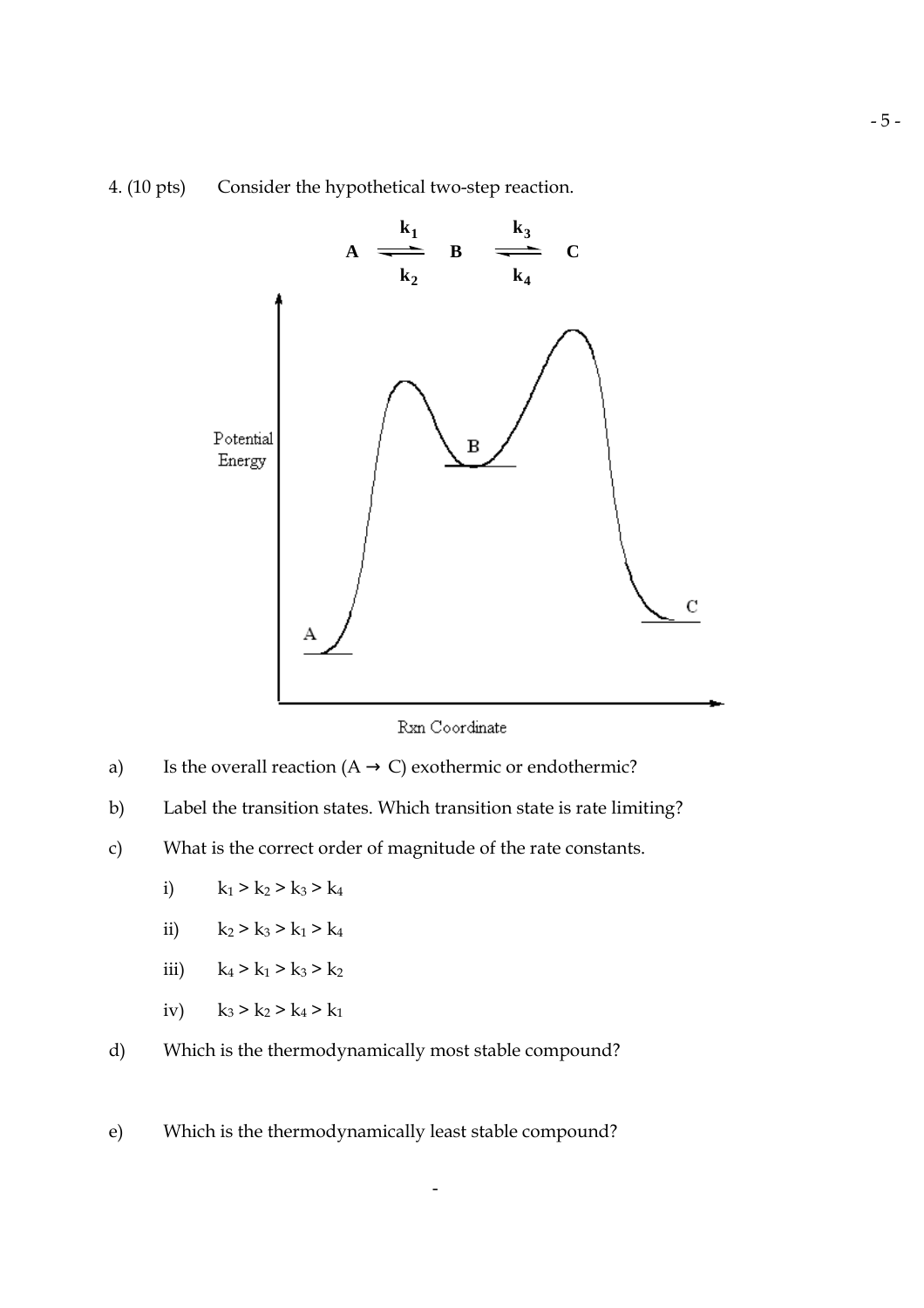5. (10 pts) Using Newman projections, draw a potential energy diagram for rotation about the  $C_2$  —  $C_3$  bond of 2-methylbutane.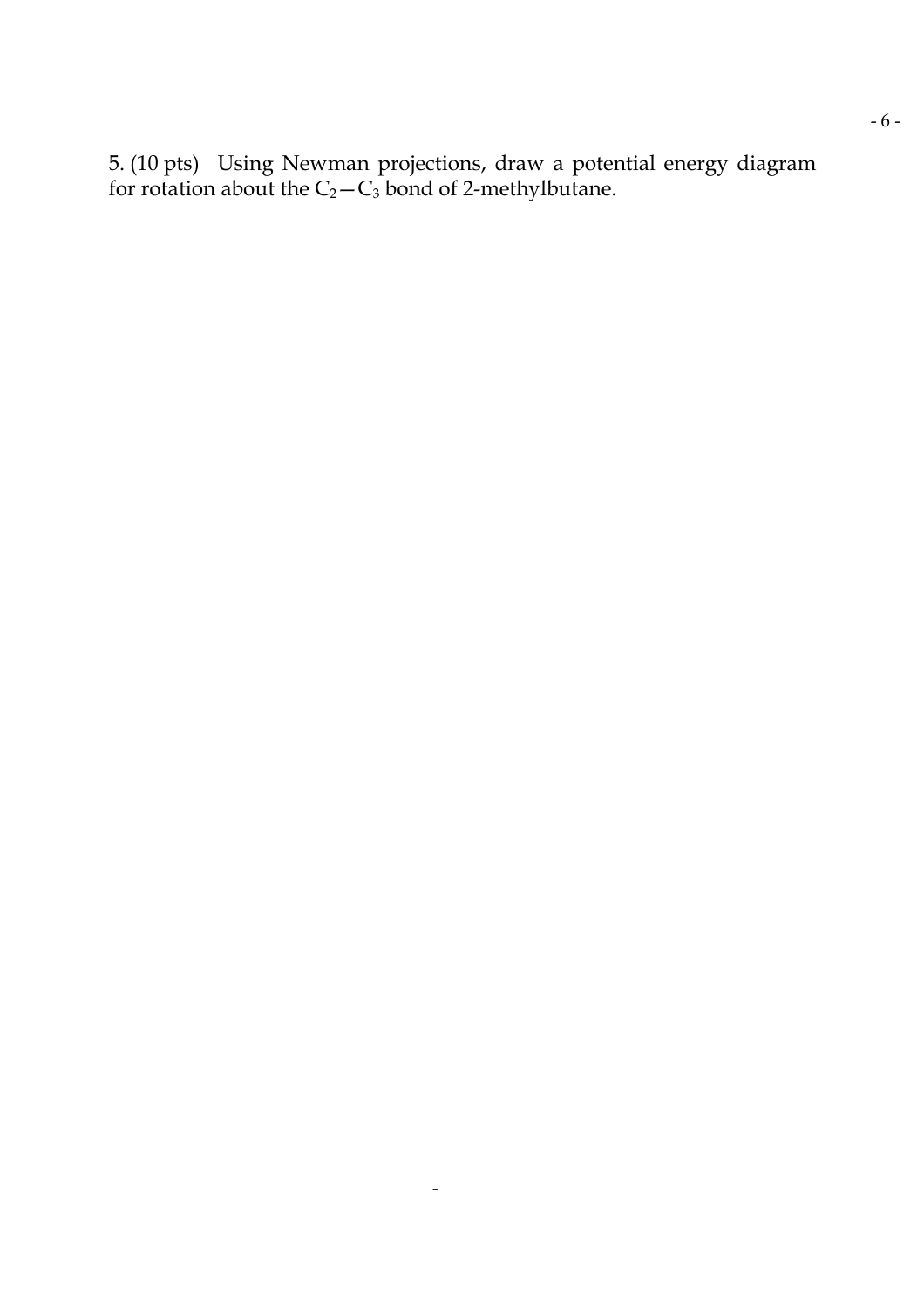6. (4 pts) The compound benzene has only one type of carbon-carbon bond, and this bond has a length intermediate between that of a single bond and a double bond. Draw a resonance structure of benzene, that with the following structures, account for the carbon-carbon bond length.

$$
\bigcirc \hspace{-3.5pt}\bigcirc
$$

benzene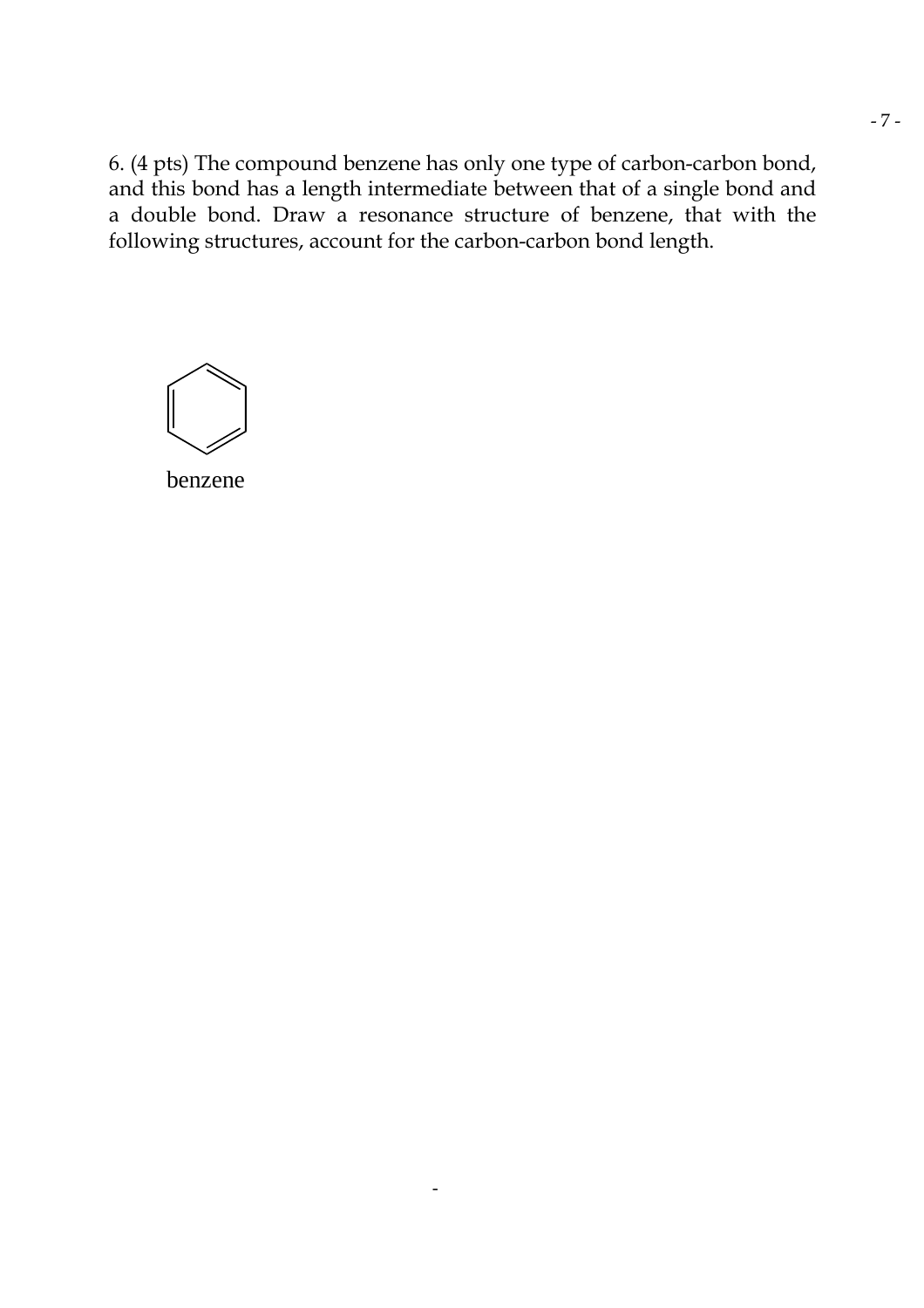7. (9 pts) Use the curved-arrow notation to derive resonance structures that convey the following ideas. In each case, also draw a single hybrid structure using dashed lines and partial charges that conveys the same meaning as the resonance structures.

a) The outer oxygen of ozone,  $\overline{\textbf{a}}$ ,  $\overline{\textbf{b}}$ , have an equal amount of negative charge. charge.

b) All C-O bonds in the carbonate ion are of equal length.



**carbonate ion**

c) The conjugate acid of formaldehyde,  $H_2C = \stackrel{\oplus}{\ldots} H$ , has substantial positive charge on carbon.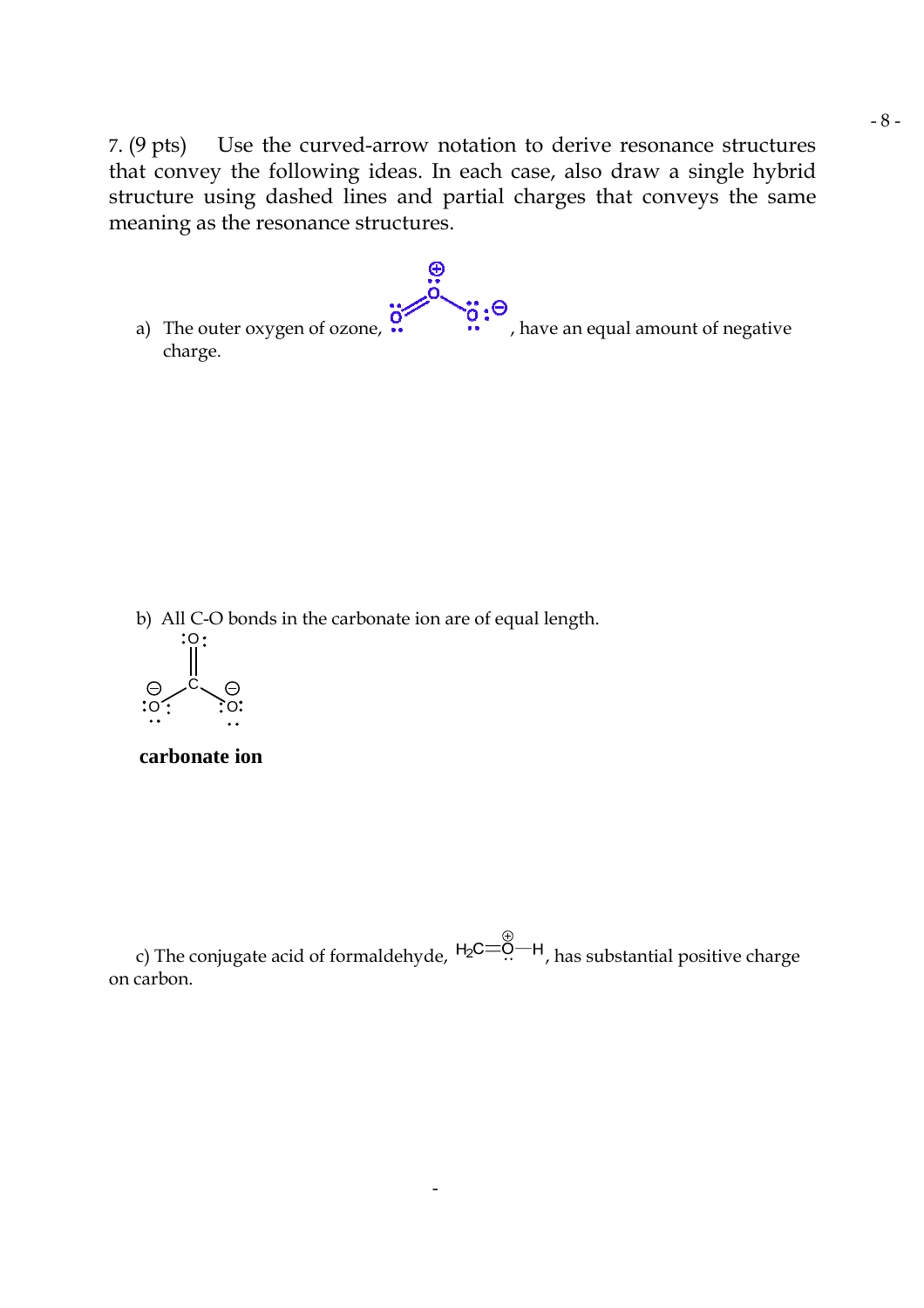8. (10 pts) Imagine a reaction that can replace one hydrogen atom of an alkane at random with a chlorine atom.



a) If *n*-pentane were subjected to such a reaction, how many different compounds with the formula C5H11Cl would be obtained? Give their line structures.

b) Provide the same analysis as in part (a) for the same reaction carried out on 2,2 dimethylbutane.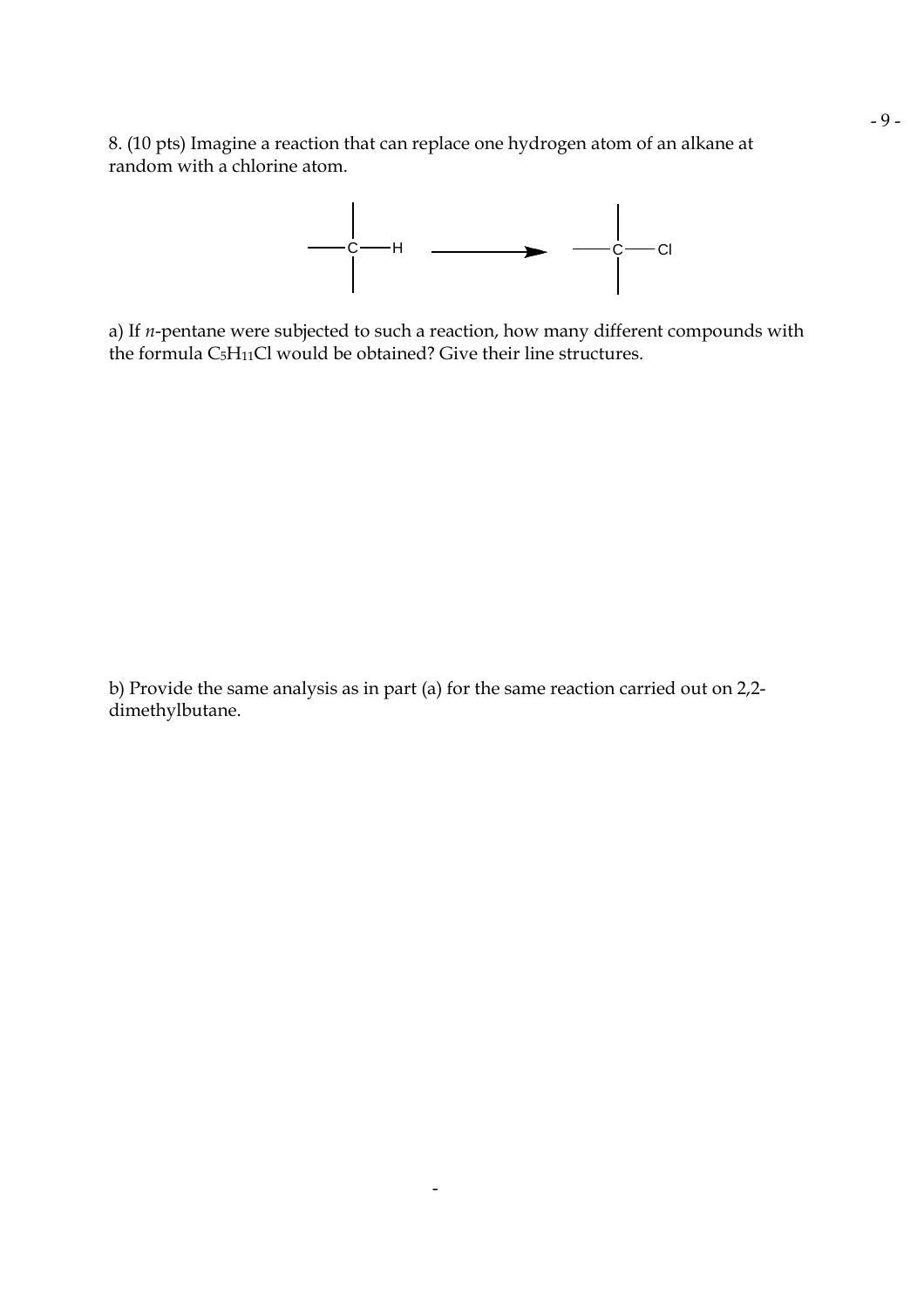9. (10 pts) Calculate the standard free energy change for the dissociation of acetic acid  $(pKa = 4.76)$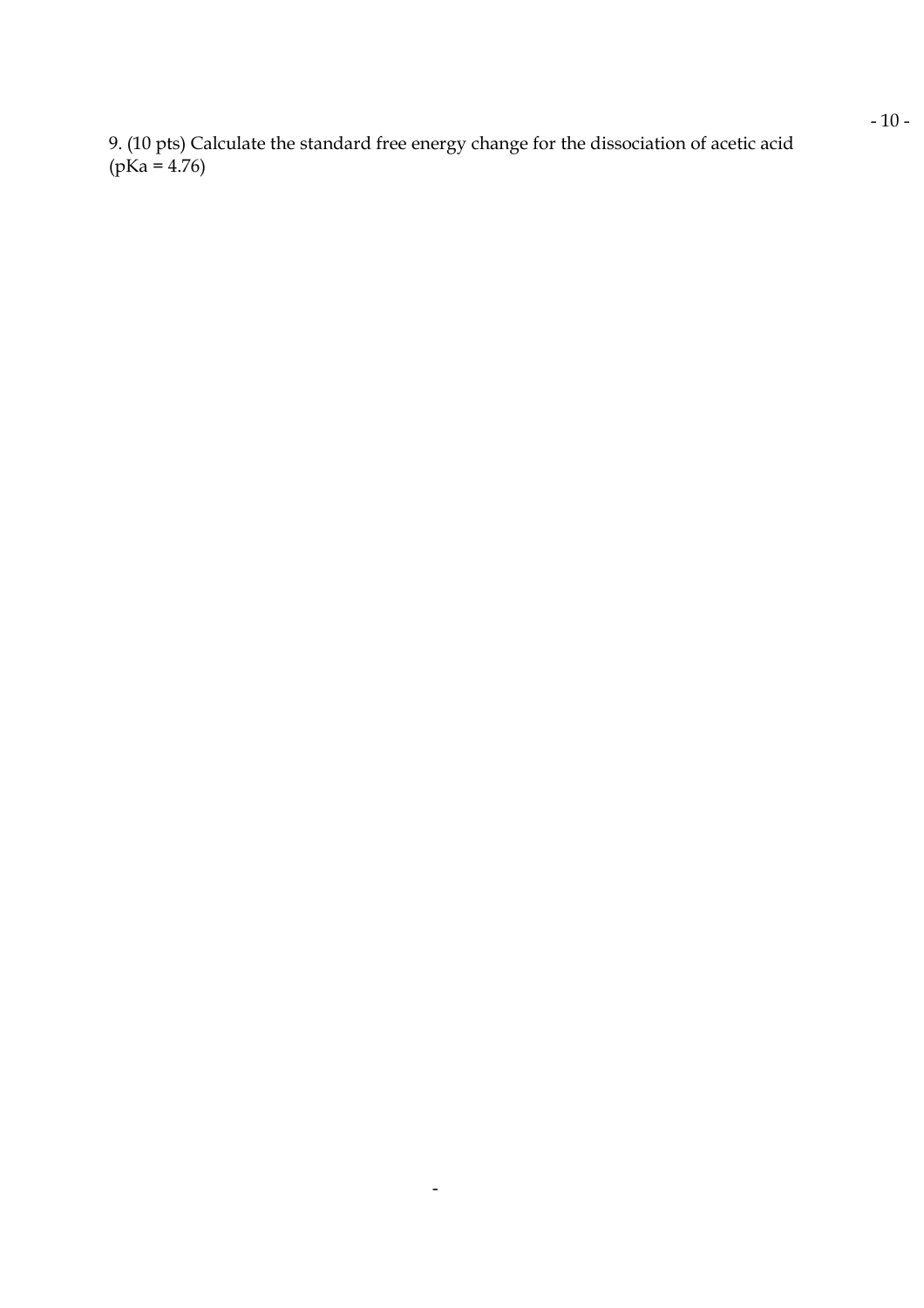10. (10 pts)

a) Give the product X expected when methylenecyclobutane undergoes acid-catalyzed hydration.

b) The rate-limiting step is protonation of the double bond; use  $H_3O^{\oplus}$  as the acid catalyst. Draw the structure of the reactive intermediate formed in the ratelimiting step.

c) Draw the transition state for the rate-limiting step.

d) What is the rate-limiting step for dehydration of X (the reverse of the reaction shown above)?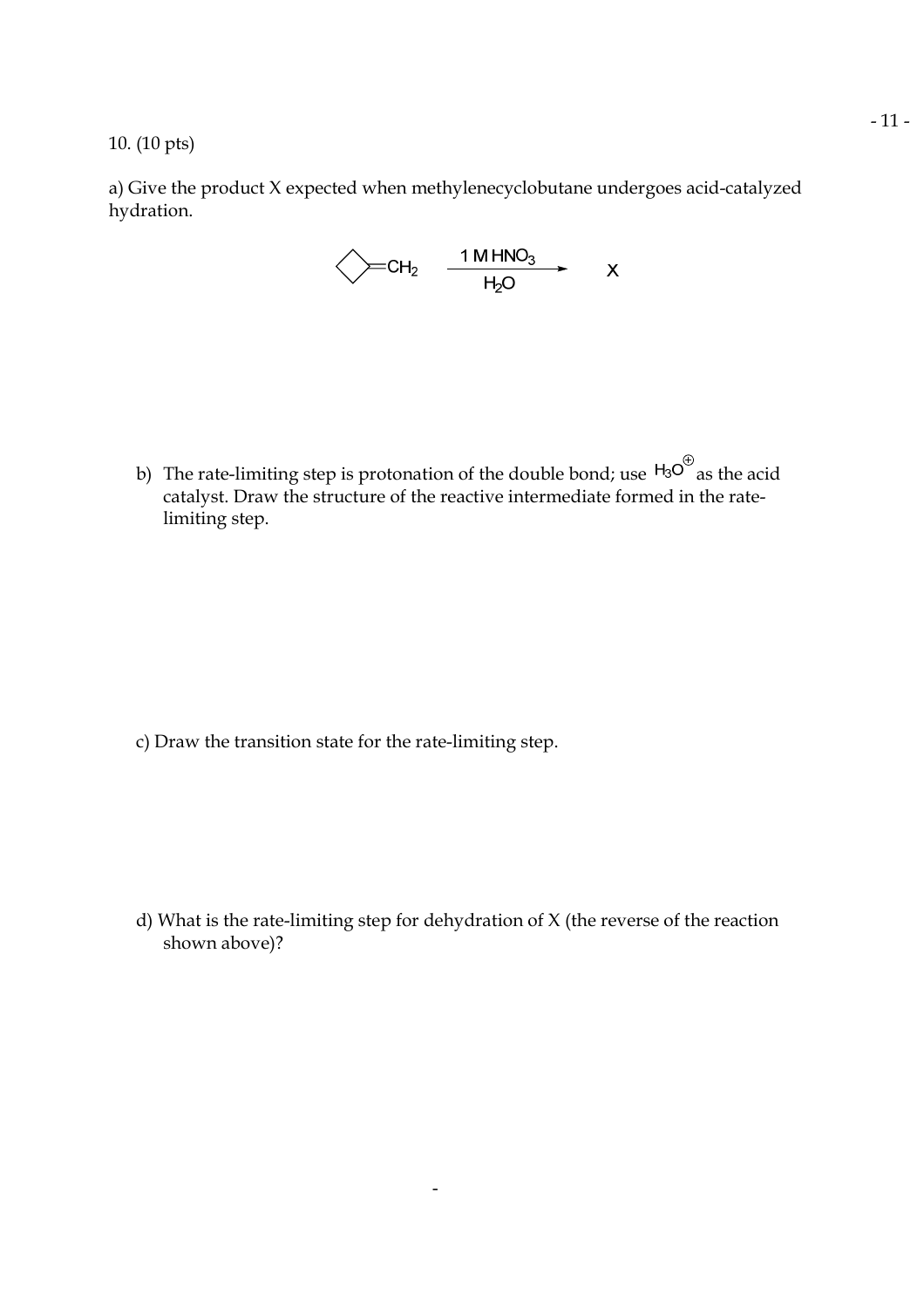11. (10 pts) Consider two *2p* orbitals, one on each of two different atoms, oriented side to side , as shown below. Imaging bringing these nuclei together so that overlap occurs as shown in the figure. This overlap results in a system of molecular orbitals.



a) Sketch the shape of the resulting bonding and anti-bonding molecular orbitals.

b) Identify the node(s) in each.

c) Construct an orbital interaction diagram for molecular orbital formation.

d) When two electrons occupy the bonding molecular orbitals, is the resulting bond a σ bond? Explain.